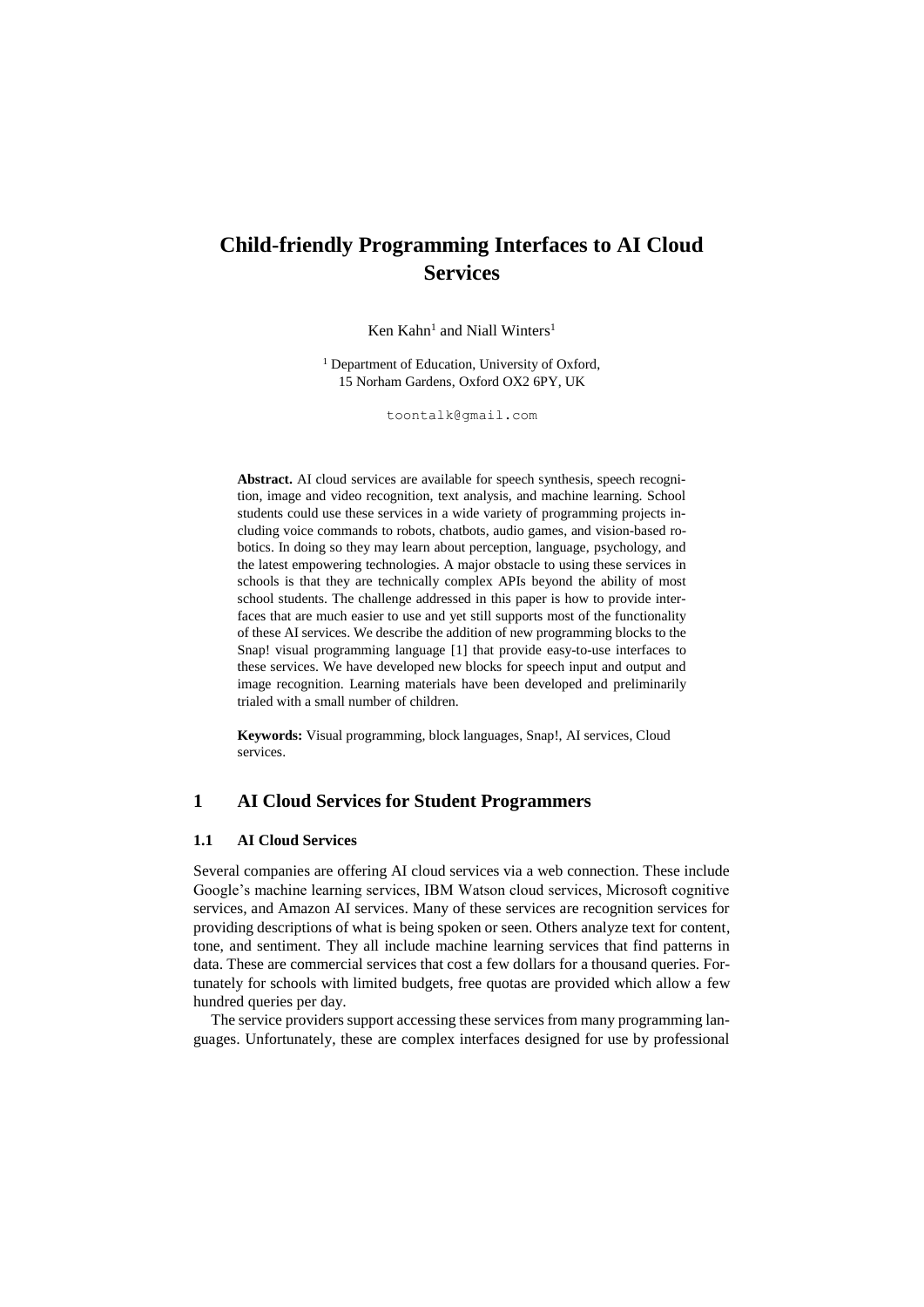programmers. In this paper, we show how to provide easy-to-use interfaces to these services, opening up their potential to children who are learning to program.

#### **1.2 Toward Student Projects Relying upon AI Cloud Services**

Students today are often doing physical computing projects involving micro-controllers such as Raspberry Pi, Arduinos, or Micro:bits or they are programming pre-built robots. In many cases these projects could benefit significantly from the ability to recognize what is being spoken or what is in front of a camera. For example, a student could build a robot that when it hears "push the red ball" will move to the ball and push it. This could be accomplished by sending the output from a microphone to an AI cloud service, picking out the keywords in the response, then repeatedly turning and sending images from a camera to a service until the response is that a red ball is in the image and then heading in the direction the camera is facing.

There is a long tradition of children programming language-oriented programs. In the early days of Logo children programmed poetry generators, silly sentence makers, chatbots, and more [2, 3]. The appeal of these kinds of projects increases when speech input and output replaces typing and reading, an area of research that has been neglected but can now be revisited to use the analytical power of cloud-based AI services. In addition, student projects can use other AI services including sentiment analysis of what is spoken to respond in appropriate or amusing ways. This opens up the potential of AI to children in a simple and interactive manner, an emerging area of research we are exploring. Our first efforts are described below.

## **2 Creating Child-friendly Programming Interfaces**

Our goal is not to create a new programming environment for children, but instead to enhance existing ones. We have added speech input and output to ToonTalk Reborn [4] and to Snap! [1]. We have also added image recognition to Snap!. This paper reports on our Snap! efforts.

### **2.1 Why was Snap! chosen?**

Snap! is a superset of the very popular children's blocks-based programming language Scratch [5]. It is well-suited to our efforts because (1) it is a powerful language that supports first-class data structures and functions; (2) it is easy to define new blocks using JavaScript without touching the source code; (3) it runs in every modern browser; (4) and there are versions that connect to Arduinos and the Raspberry Pi.

#### **2.2 Speech synthesis**

All the popular browsers except for Internet Explorer support the Speech Synthesis API. The API utters the provided text with control for the pitch, rate, volume, language, and voice. The first version of the speak command took a text argument and an optional function called when the speaking finishes while the second version exposed nearly all the functionality of the Speech Synthesis API: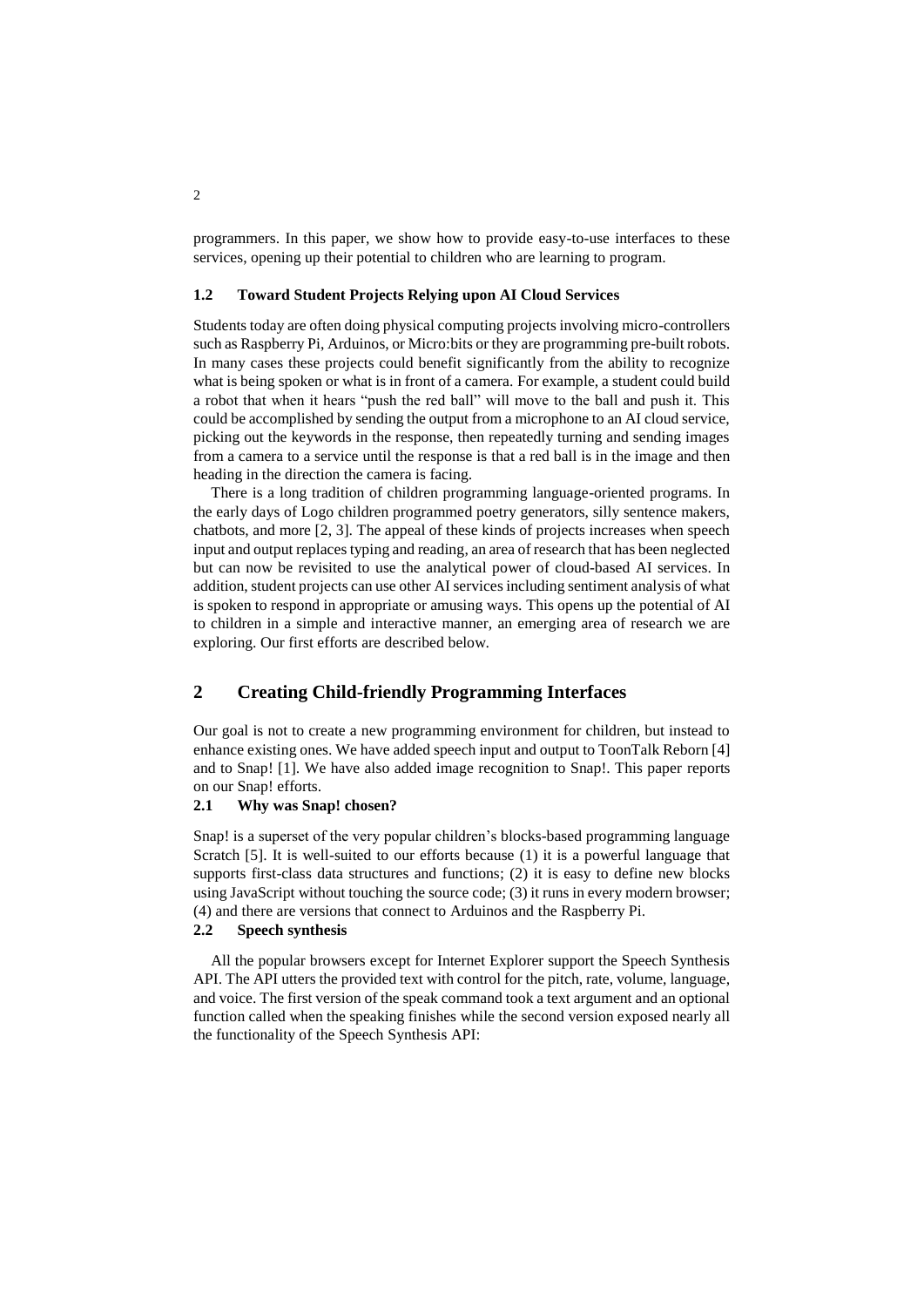ak <mark>How are you?</mark>

While this looks more difficult to use, all but the first parameter is optional and can be ignored. As discussed later students were clearly amused by entering different values for the pitch, rate, and voice.

#### **2.3 Speech recognition**

While speech recognition is part of the Web Speech API, as of this writing only Chrome and Opera support it. However, an AI cloud service for speech recognition is available from Google, Microsoft, and IBM. The Snap! speech recognition block we designed has a success continuation and an optional error continuation.

 The asynchronous nature of recognition services forces a reliance upon continuations. Continuations are ideal from a technical point of view; however we are concerned that student programmers may find them difficult. To address this, we implemented a block using the 'listen' block that supports event broadcasting and a global variable. This complexity is hidden (but available for the ambitious students) so that one needs only to call 'listen' and then receive broadcasts when something was heard and read a global variable containing the last thing spoken. For example, this program repeats what was spoken, prefaced with "I think I heard you say":



#### **2.4 Image recognition**

There are no standard APIs for image recognition so the block we implemented supports the Google, IBM, and Microsoft APIs. A block is also needed to setup the camera. The image recognition block has a parameter specifying which cloud provider, a continuation that will receive a description of the image, and a flag as to whether the image should be displayed.

### **3 User Testing**

As of this writing the speech input and output blocks have been tested with about 25 undergraduate students and 6 children (aged 7 to 13). This preliminary testing has been very encouraging. The new Snap! blocks were easily understood and the users indicated that they enjoyed adding speech to their programming projects. One student asked for a way to respond to nothing being said. A good suggestion we are exploring. Some students discovered that it is best to program a final 'else' clause for speech recognition to provide user feedback instead of ignoring those utterances that aren't understood.